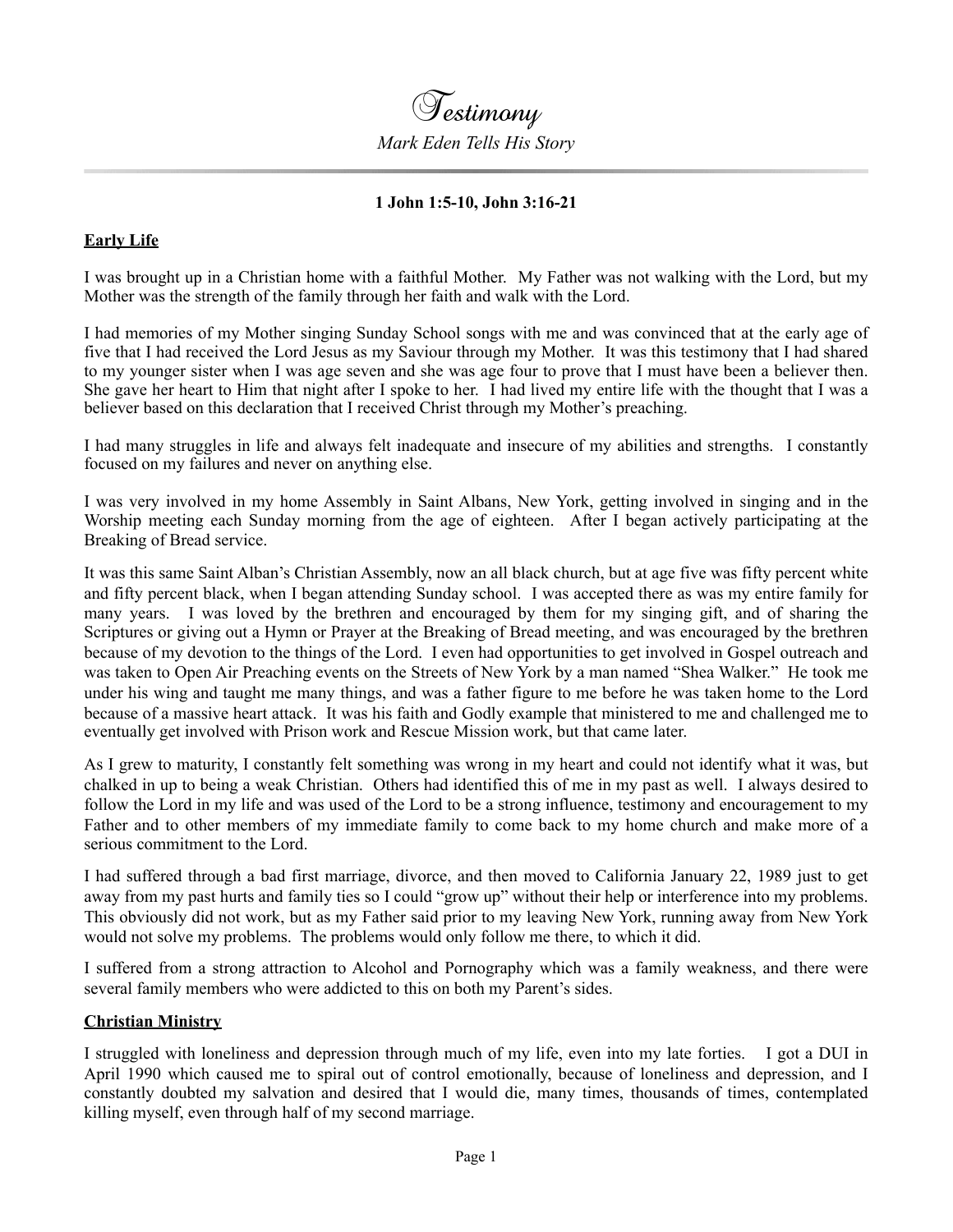Throughout this time and even into the years between 1990-1993 I was involved in Preaching the gospel at the Local Rescue Mission in Salinas, California, where I lived for two and half years. My messages were most of the time weak because I suffered from depression, alcohol use, and many times, wanted to take my life.

I was part of a Prison work and we had formed a Singing group 1993-2004, called "Heaven's Gate" until it was found that a certain religious cult that was in the news had this same name, and the name was changed to: "Maximum Security Prison Ministries." I was the Bass singer of the group and during one of our quarterly vocal practices, it was said by a member of the singing group that "the strength of the group is only as strong as its weakest link." I was devastated, and she had no clue how this statement spoke to my heart and conscience. I immediately fell into a deep depression that I could not shake. All I could say to myself was, "that's me, that's me."

# **Later Life**

In 1995 I met my wife Carol and eventually married. We had our ups and downs and fortunately for me, my wife is a strong Christian as well as her parents, and unknown to me, they had been praying for me for years. They had seen the inconsistency in my walk and testimony that just did not seem to "add up" to the things that I said, and they were convinced that I was not a believer.

In the course of time my wife's father fell ill and died, back on May 18, 2008, and we (my wife's family) came together for a memorial service at the grave site of my Father-in-law, family only. I had prayed to God earlier that week that He might take me (kill me) if I can't live the life that He wanted me to for His Glory. I went from contemplating taking my own life to asking God to take me home to Him instead.

On Saturday evening after the memorial service, most of the younger ones were in the living room asleep in their sleeping bags or blankets on the floor, while I was awake on the couch watching TV. I was sitting there when a program called, "The Awakening hour", came on from one of the Christian Channels. The Preacher, Dr. William R. Crews, was preaching from his booklet called, "Saved or deceived?" What first got my attention was his ability to give the Gospel in a no nonsense, straight from the hip, in your face style, which I found interesting and later very convicting, as he proceeded to bring the "Word of God" in this hard-hitting, prosecutorial, style of preaching.

## **Saved or Deceived Excerpts:**

- *• A person is not saved but deceived who has never taken a lost sinner's place. What I mean by that is that every person who is ever saved must assume the place and state of lostness that God declares in His Word. The Bible plainly declares that all of the human family is lost, guilty, sinful creatures. (Rom. 3:23). "For all have sinned and fall short of the glory of God" (Rom. 3:23) and as it is written, "There is none righteous, no, not one; there is none who understands; There is none who seeks after God. They have all turned aside; they have together become unprofitable; there is none who does good, no, not one" (Rom. 3:10-12). Now in order for any person to be saved, he/she must take a lost sinner's place. If you cannot go back to a time in your life when you were lost and knew it, it is impossible for you to be saved. Any person who has been saved can remember when they saw and felt themselves a lost sinner in the sight of a Holy God."*
- *• A Person is not saved but deceived who has not become a transformed and new creature in Christ. Perhaps we all know that there are many people in the Church world who name the name of Christ, yet fail to depart from their old sinful way of life. They still swear, cheat, lie, tell filthy jokes, live in disobedience and rebellion to God, and live selfish lives. The power of the old life has never been broken."*
- *• The Apostle Paul warned, "But fornication and all uncleanness or covetousness, let it not even be named among you, as is fitting for saints (believers); neither filthiness, nor foolish talking, nor coarse jesting, which are not fitting, but rather giving of thanks. For this you know, that no fornicator, unclean person, nor covetous man, who is an idolater, has any inheritance in the kingdom of Christ and God. Let no one*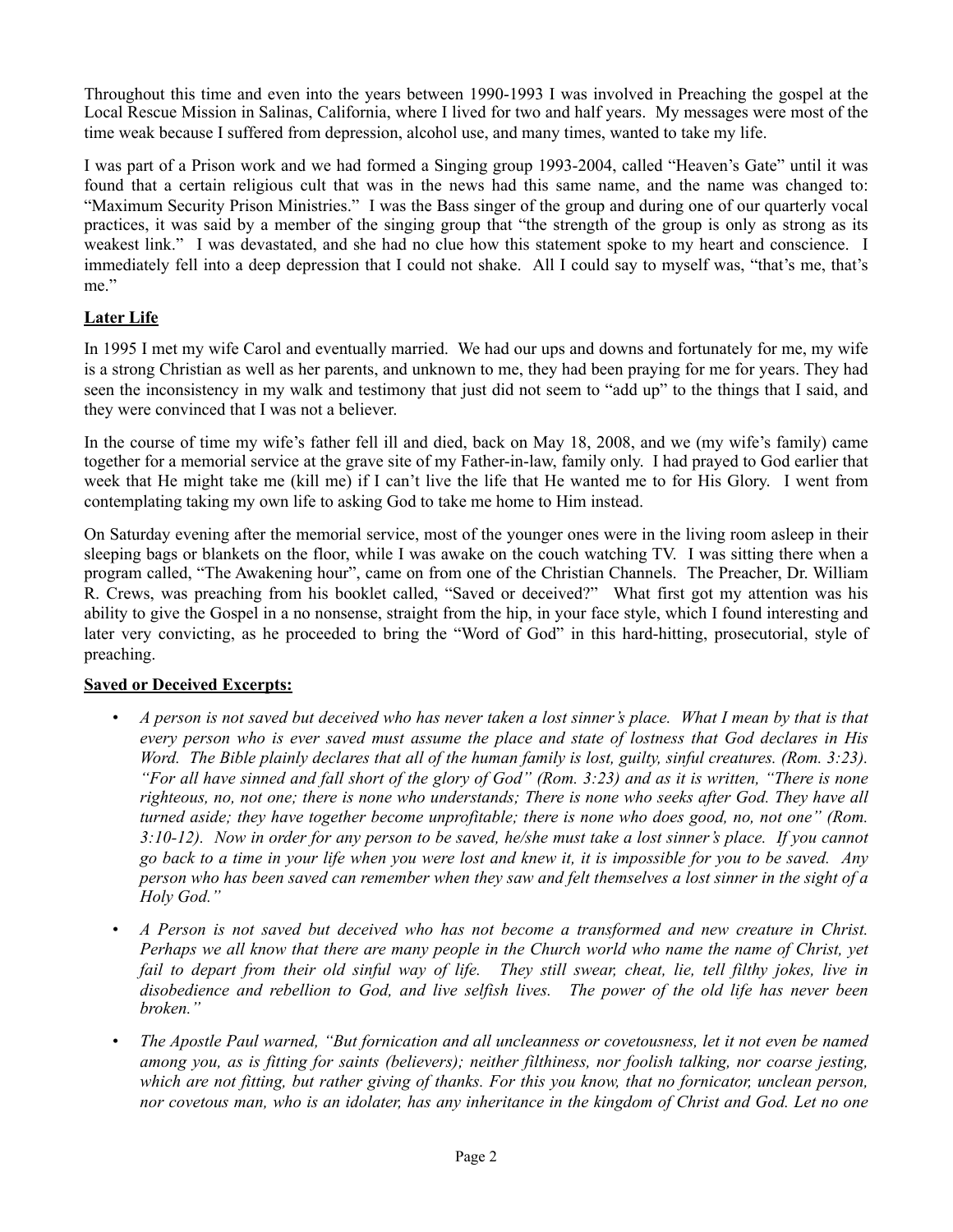*deceive you with empty words, for because of these things the wrath of God comes upon the sons of disobedience" (Eph. 5:3-6).*

- *• Any claim of being saved by a person who has never had the power of sin broken in his life is a false claim. Such a person is not saved but deceived. When a person is saved, he becomes a new creature in Christ and the power of and the love of sin is broken in that individual's life. "If we say that we have no sin, we deceive ourselves, and the truth is not in us" (1 Jn. 1:8).*
- *• "Therefore, if anyone is in Christ, he is a new creation; old things have passed away; behold, all things have become new" (II Cor. 5:17) .*
- *• In another place Paul, describing the same experience, says, "But you have not so learned Christ, if indeed you have heard Him and have been taught by Him, as the truth is in Jesus: that you put off, concerning your former conduct, the old man (the old nature, way of life, sin nature you were born in) which grows corrupt according to the deceitful lusts, and be renewed in the spirit of your mind, and that you put on the new man which was created according to God, in true righteousness and holiness" (Eph. 4:20-24).*
- *• When a person becomes a new creature in Christ, the old way of life is put off, and the new way of life is put on. The old way gives to the new. A mere decision or superficial commitment to Christ or walking a church isle or repeating the so-called sinner's prayer, will not bring to pass this new life in Christ, but a total break with the old way of life will.*
- *• When a person becomes a new creature in Christ, the power of God brings about a resurrection to a new life. The old way of life with its deceitful lusts is totally abandoned. Remember, old things are passed away and all things are become new.*
- *• The old joys pass away. The old loves pass away. The old habits pass away. The old hopes pass away. The old agendas pass away. The old bad language passes away. The old purpose for living passes away. The old way of thinking and perceiving passes away.*
- *• When a person becomes new in Christ, there will be a new nature given from above. There will be a new knowledge of Christ, a new peace in Christ, a new joy in Christ, a new power in Christ, a new love for Christ, a new rest in Christ, a new victory in Christ, new convictions in Christ, a new appetite for Christ, a new practice through Christ.*
- *• Has this great change honestly, truthfully and really taken place in your life? Have you sincerely and actually become a new creature in Christ? The key to becoming a new person is in Christ. There is simply no other sphere in which a person may become a new creature but in Christ. Are you in Christ right now? I didn't ask if you profess Christ. I ask you whether you are, right now, a new creature in Christ? You must be in Christ Jesus in order for you to be a really new person. (Excerpts from Saved or Deceived booklet, Part 4).*

This was just a portion of the message that I heard by Dr. Crews that night and it left me feeling that something was indeed wrong with me, which I could not shake. I had no peace that night, and my sleep left me as well. I had to get a copy of the complete message, parts 1-5, that the speaker said, I could receive free for the asking, if I would write or call, "The Awakening hour."

## **Mark's Testimony (Part 2)**

The following week I called the Awakening Hour station to get a copy sent to me, but it took three weeks for it to arrive, and I was on pins and needles waiting for it to come in the mail. Finally, it arrived and I set out to read it. After reading it, I felt convinced that I was not a true believer, but was instead one of many in our churches today who profess to know Jesus Christ as Savior and Lord, but outwardly had put on the "Church Face" or "Church Talk" before others. These are they which go about doing good works for God; they talk about God, but don't have a relationship with God. Inside they have no spiritual life, and no power to live the life of the true Christian.